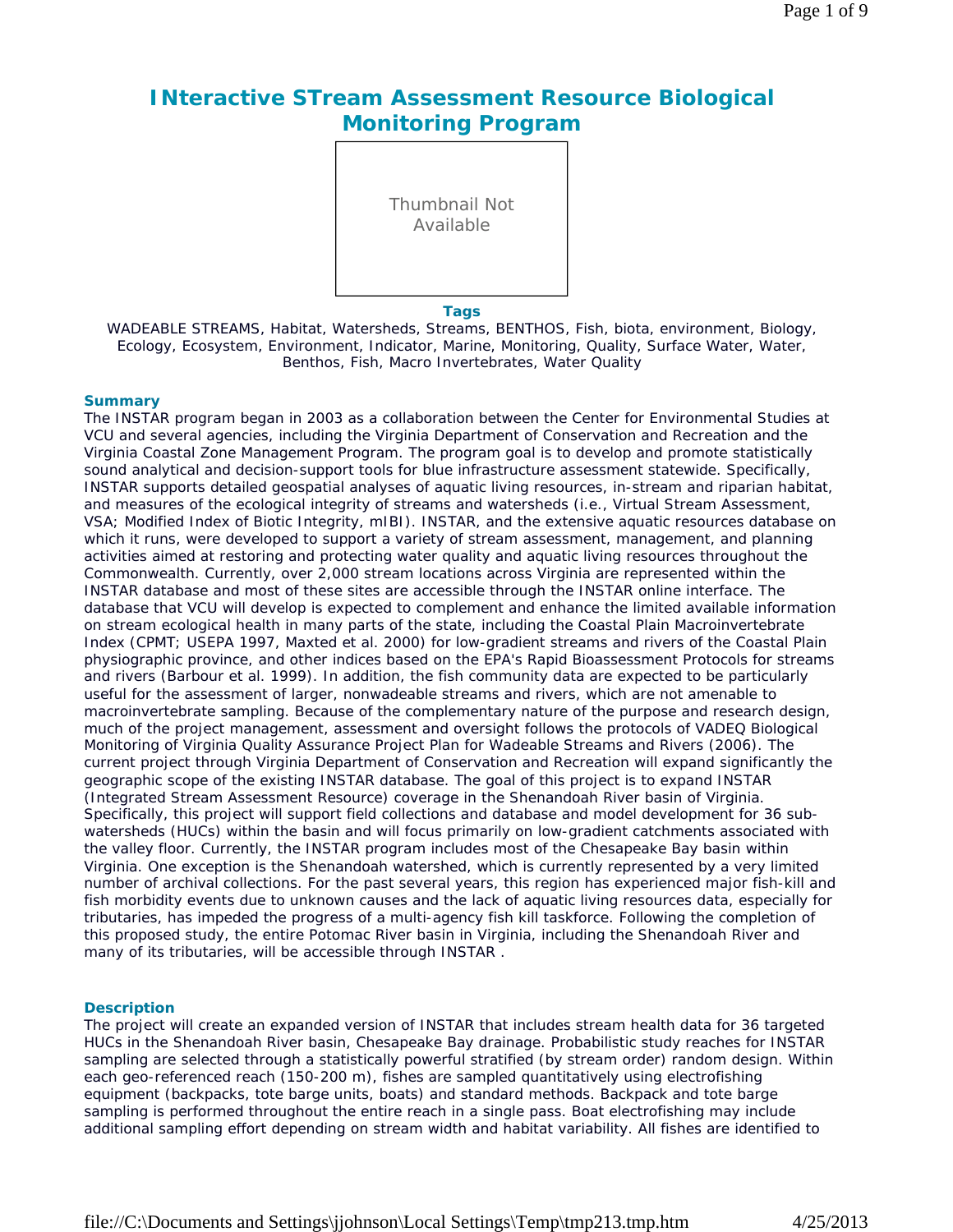species in the field, checked for anomalies, and released. Macroinvertebrates are collected using modified EPA Rapid Bioassessment Protocols (RBP III) for single habitat collections using D-frame dipnets. Each major stream habitat type is sampled separately and collections are returned to the VCU lab for identification to the lowest practical taxon and enumeration. Data are compiled into SQL databases and application macros within INSTAR calculate over 50 separate metrics and ecological variables, including those typically generated with the Index of Biotic Integrity (IBI) and Rapid Bioassessment Protocol (RBP). INSTAR assesses the ecological health of streams within watersheds based on percent comparability to the appropriate (e.g. basin, stream order) reference condition (i.e., virtual stream). Stream Ichthyofauna Sampling Virginia Commonwealth University, Center for Environmental Studies (CES), uses various quantitative sampling gears and procedures for freshwater fish assemblages depending on the size and geomorphology of the stream, water quality characteristics, and flow conditions. The large majority of wadeable streams (typically 1st through 3rd order) are sampled using a single backpack electrofishing unit (Smith-Root LR-20). Larger streams may warrant the concurrent use of two backpack units and crews in order to effectively sample a wider or more complex channel. Larger streams and rivers (4th or 5th order) that are wadeable but have sufficient width and depth to decrease substantially the efficiency of backpack units are sampled with a tote boat unit (Smith-Root SR-6). Non-wadeable streams and rivers (5th order or greater) are sampled using electrofishing boats (Smith-Root SR-16H) units. Selection of appropriate gears and protocols is based on the best professional judgment of an experienced regional fish biologist. Sampling will be conducted during the period 15 March - 15 June, 2007 and at water temperatures above 5°C and water conductivities above 30 ?mhos. Fishes at each location will be sampled quantitatively using wellmaintained electrofishing equipment (pulsed direct current; Smith-Root backpack units, tote barge units, and boats) and standard methods (Garman and Smock 2004, McCormick and Hughes 1998). Electrofisher settings (e.g. output voltage, waveform, etc.) for each sampling event will optimize sampling efficiency and minimize fish mortality, based on ambient conditions and operator experience. Sites that can be sampled effectively by wading will be sampled by backpack electrofisher; comparatively high-order streams and rivers will be sampled by electrofishing boat. Transitional sites (e.g. deep pools and wide, but wadeable, channel) will be sampled by tote barge. Sampling will be performed throughout the entire stream channel in a single pass and in a manner that incorporates all major aquatic habitat types. Blocking nets will be deployed where deemed both necessary and feasible. Boat electrofishing may include multiple sampling passes (e.g. channel versus margin), depending on stream conditions, channel width, and habitat variability. Electrofishing settings and total effort (seconds of generator output) will be recorded for each sampling event, along with any other relevant information. Proper precautions (e.g. use of insulated gloves, etc.) will be taken to ensure the safety of field personnel at all times. Stream Macroinvertebrate Sampling Macroinvertebrates are collected using modified EPA Rapid Bioassessment Protocols (RBP III) for multiple habitat collections (Barbour et al. 1997). D-frame dip nets are used to sample macroinvertebrates from major habitat types found within each 150-meter study site. Examples of habitat types include undercut banks, hard substrate (gravel, etc.) riffles, leaf litter, and woody debris. Each habitat type is sampled separately and then composited into one sample. Dip nets are swept, jabbed, and/or kicked in and through habitats in order to secure a representative sample of the macroinvertebrate assemblage. Samples are processed in the laboratory where the first 200 organisms encountered are identified to the lowest practical taxonomic level (typically genus) and enumerated.

### **Credits**

There are no credits for this item.

#### **Use limitations**

None. Please check sources, scale, accuracy, currentness and other available information. Please confirm that you are using the most recent copy of both data and metadata. Acknowledgement of the EPA would be appreciated.

# **ArcGIS Metadata ►**

## **Citation ►**

TITLE INteractive STream Assessment Resource Biological Monitoring Program

*Hide Citation ▲*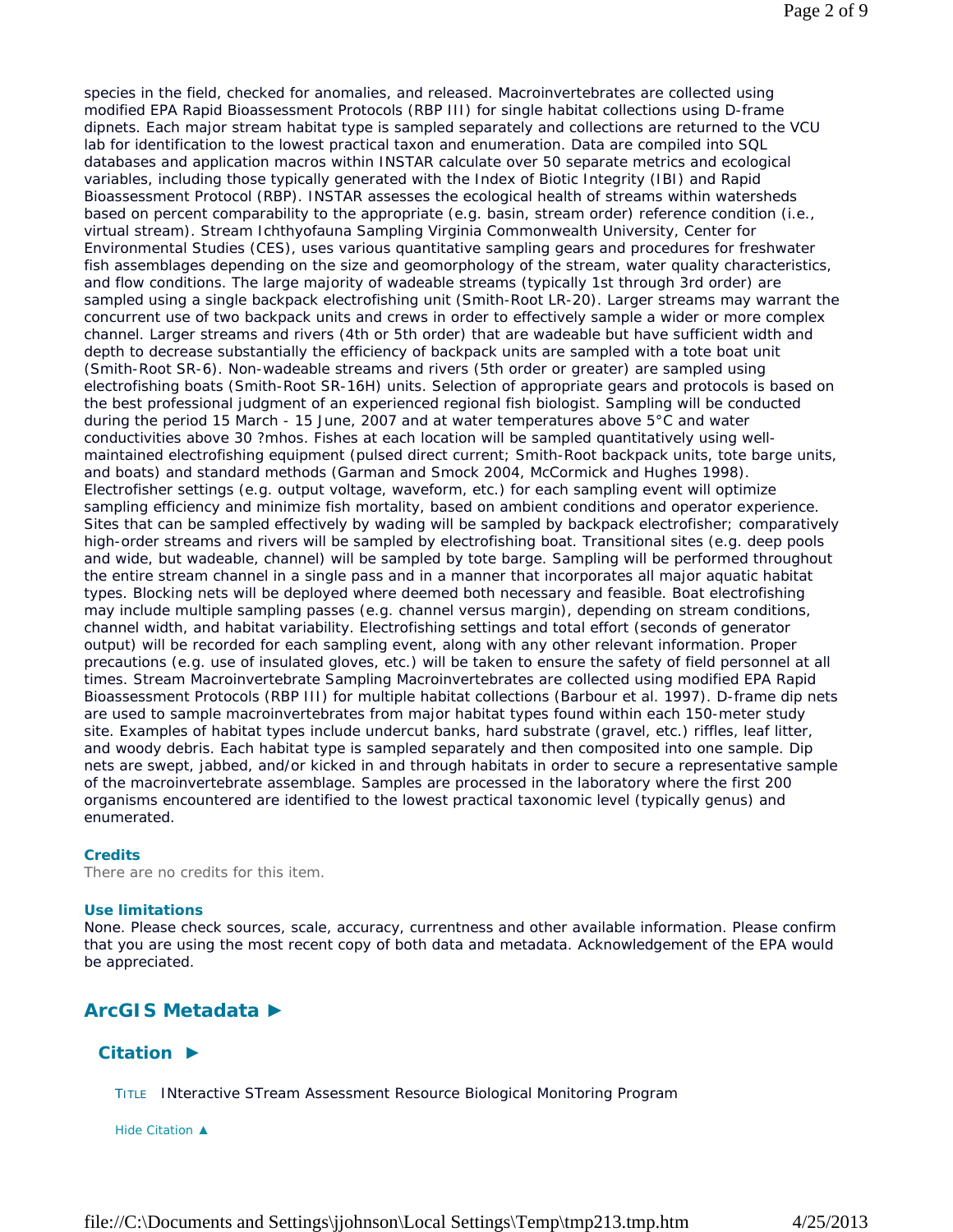# **Resource Details ►**

**CREDITS** 

*Hide Resource Details ▲*

## **Resource Constraints ►**

**CONSTRAINTS** 

LIMITATIONS OF USE

None. Please check sources, scale, accuracy, currentness and other available information. Please confirm that you are using the most recent copy of both data and metadata. Acknowledgement of the EPA would be appreciated.

*Hide Resource Constraints ▲*

## **Metadata Details ►**

**\*** LAST UPDATE 2010-04-26

ARCGIS METADATA PROPERTIES METADATA FORMAT ESRI-ISO

CREATED IN ARCGIS 2010-03-30T13:19:05 LAST MODIFIED IN ARCGIS 2010-04-26T11:11:00

AUTOMATIC UPDATES HAVE BEEN PERFORMED NO

*Hide Metadata Details ▲*

**FGDC Metadata (read-only) ►**

# **Identification ►**

CITATION CITATION INFORMATION ORIGINATOR Center for Environmental Studies ORIGINATOR Virginia Commonwealth University ORIGINATOR Greg C. Garman PUBLICATION DATE 2013-04-24 TITLE INteractive STream Assessment Resource Biological Monitoring Program GEOSPATIAL DATA PRESENTATION FORM multimedia presentation PUBLICATION INFORMATION PUBLICATION PLACE Annapolis, MD PUBLISHER Chesapeake Bay Program (CBP) ONLINE LINKAGE http://data.chesapeakebay.net/?DB=CBP\_NTBENDB ONLINE LINKAGE http://www.chesapeakebay.net/data/downloads/watershed\_wide\_benthic\_invertebrate\_database ONLINE LINKAGE http://instar.vcu.edu/ **DESCRIPTION** 

ABSTRACT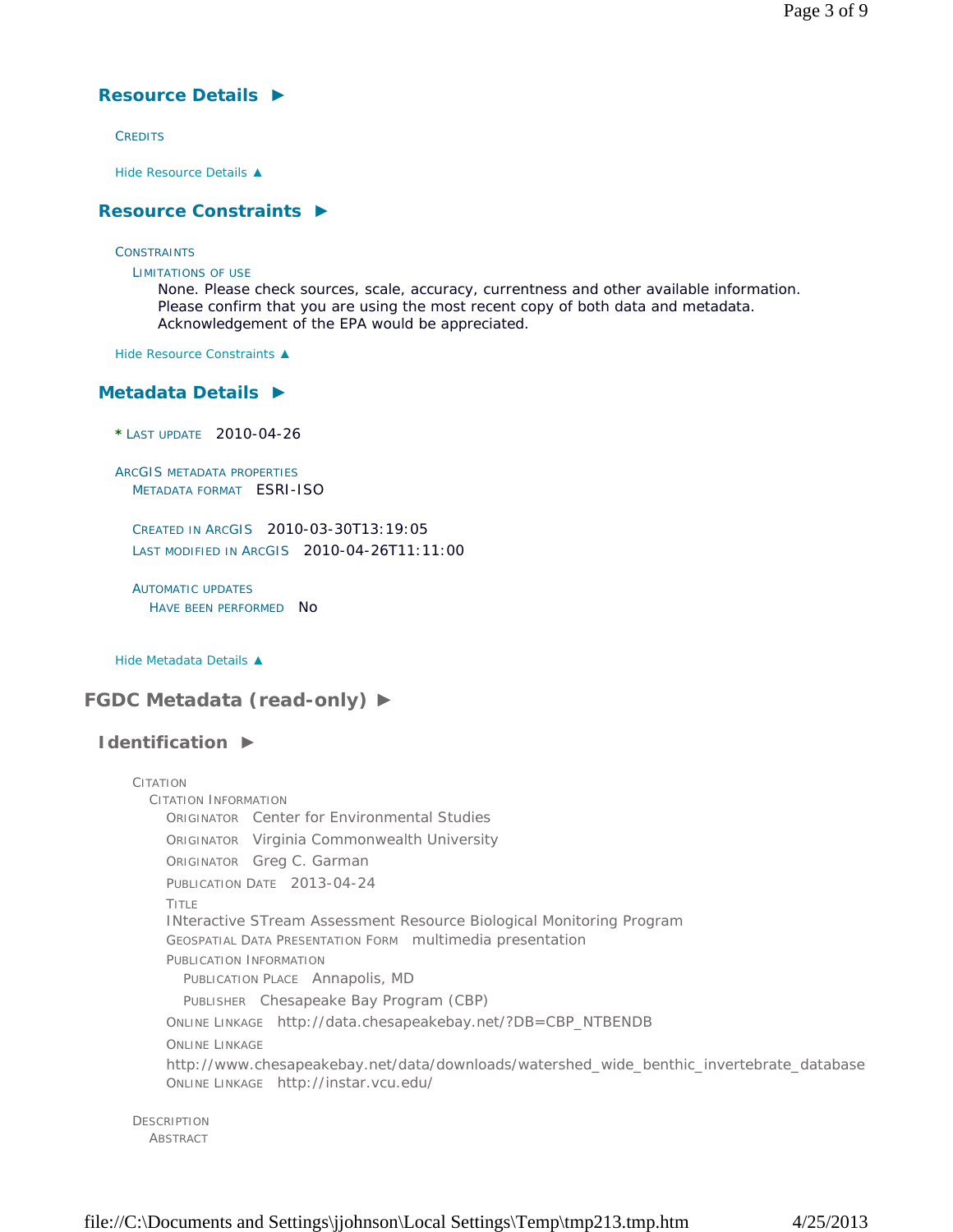The project will create an expanded version of INSTAR that includes stream health data for 36 targeted HUCs in the Shenandoah River basin, Chesapeake Bay drainage.

Probabilistic study reaches for INSTAR sampling are selected through a statistically powerful stratified (by stream order) random design. Within each geo-referenced reach (150-200 m), fishes are sampled quantitatively using electrofishing equipment (backpacks, tote barge units, boats) and standard methods. Backpack and tote barge sampling is performed throughout the entire reach in a single pass. Boat electrofishing may include additional sampling effort depending on stream width and habitat variability. All fishes are identified to species in the field, checked for anomalies, and released. Macroinvertebrates are collected using modified EPA Rapid Bioassessment Protocols (RBP III) for single habitat collections using D-frame dipnets. Each major stream habitat type is sampled separately and collections are returned to the VCU lab for identification to the lowest practical taxon and enumeration. Data are compiled into SQL databases and application macros within INSTAR calculate over 50 separate metrics and ecological variables, including those typically generated with the Index of Biotic Integrity (IBI) and Rapid Bioassessment Protocol (RBP). INSTAR assesses the ecological health of streams within watersheds based on percent comparability to the appropriate (e.g. basin, stream order) reference condition (i.e., virtual stream).

#### Stream Ichthyofauna Sampling

Virginia Commonwealth University, Center for Environmental Studies (CES), uses various quantitative sampling gears and procedures for freshwater fish assemblages depending on the size and geomorphology of the stream, water quality characteristics, and flow conditions. The large majority of wadeable streams (typically 1st through 3rd order) are sampled using a single backpack electrofishing unit (Smith-Root LR-20). Larger streams may warrant the concurrent use of two backpack units and crews in order to effectively sample a wider or more complex channel. Larger streams and rivers (4th or 5th order) that are wadeable but have sufficient width and depth to decrease substantially the efficiency of backpack units are sampled with a tote boat unit (Smith-Root SR-6). Non-wadeable streams and rivers (5th order or greater) are sampled using electrofishing boats (Smith-Root SR-16H) units. Selection of appropriate gears and protocols is based on the best professional judgment of an experienced regional fish biologist.

Sampling will be conducted during the period 15 March - 15 June, 2007 and at water temperatures above 5°C and water conductivities above 30 ?mhos. Fishes at each location will be sampled quantitatively using well-maintained electrofishing equipment (pulsed direct current; Smith-Root backpack units, tote barge units, and boats) and standard methods (Garman and Smock 2004, McCormick and Hughes 1998). Electrofisher settings (e.g. output voltage, waveform, etc.) for each sampling event will optimize sampling efficiency and minimize fish mortality, based on ambient conditions and operator experience. Sites that can be sampled effectively by wading will be sampled by backpack electrofisher; comparatively high-order streams and rivers will be sampled by electrofishing boat. Transitional sites (e.g. deep pools and wide, but wadeable, channel) will be sampled by tote barge. Sampling will be performed throughout the entire stream channel in a single pass and in a manner that incorporates all major aquatic habitat types. Blocking nets will be deployed where deemed both necessary and feasible. Boat electrofishing may include multiple sampling passes (e.g. channel versus margin), depending on stream conditions, channel width, and habitat variability. Electrofishing settings and total effort (seconds of generator output) will be recorded for each sampling event, along with any other relevant information. Proper precautions (e.g. use of insulated gloves, etc.) will be taken to ensure the safety of field personnel at all times.

#### Stream Macroinvertebrate Sampling

Macroinvertebrates are collected using modified EPA Rapid Bioassessment Protocols (RBP III) for multiple habitat collections (Barbour et al. 1997). D-frame dip nets are used to sample macroinvertebrates from major habitat types found within each 150-meter study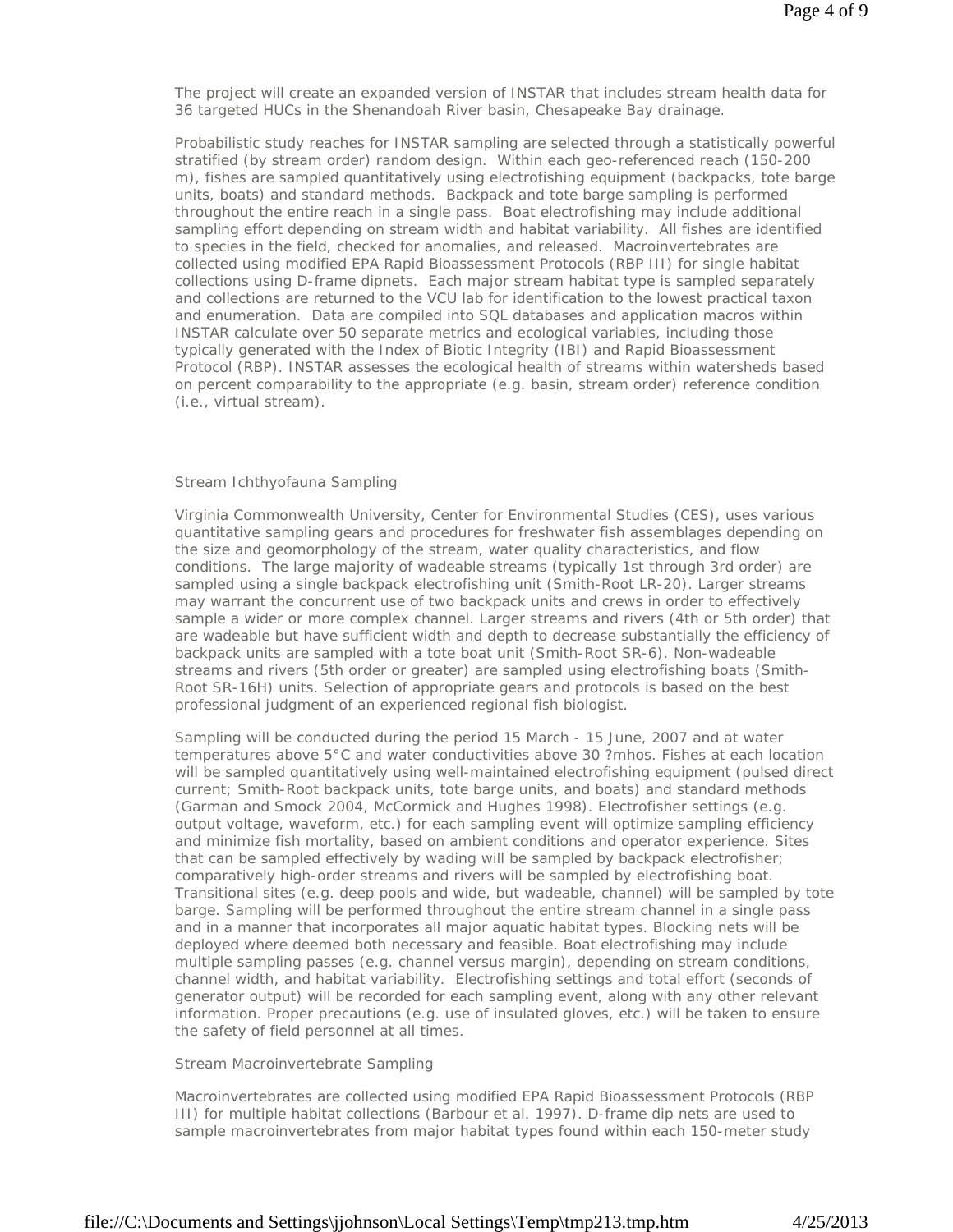site. Examples of habitat types include undercut banks, hard substrate (gravel, etc.) riffles, leaf litter, and woody debris. Each habitat type is sampled separately and then composited into one sample. Dip nets are swept, jabbed, and/or kicked in and through habitats in order to secure a representative sample of the macroinvertebrate assemblage. Samples are processed in the laboratory where the first 200 organisms encountered are identified to the lowest practical taxonomic level (typically genus) and enumerated.

#### PURPOSE

The INSTAR program began in 2003 as a collaboration between the Center for Environmental Studies at VCU and several agencies, including the Virginia Department of Conservation and Recreation and the Virginia Coastal Zone Management Program. The program goal is to develop and promote statistically sound analytical and decision-support tools for blue infrastructure assessment statewide. Specifically, INSTAR supports detailed geospatial analyses of aquatic living resources, in-stream and riparian habitat, and measures of the ecological integrity of streams and watersheds (i.e., Virtual Stream Assessment, VSA; Modified Index of Biotic Integrity, mIBI). INSTAR, and the extensive aquatic resources database on which it runs, were developed to support a variety of stream assessment, management, and planning activities aimed at restoring and protecting water quality and aquatic living resources throughout the Commonwealth. Currently, over 2,000 stream locations across Virginia are represented within the INSTAR database and most of these sites are accessible through the INSTAR online interface.

The database that VCU will develop is expected to complement and enhance the limited available information on stream ecological health in many parts of the state, including the Coastal Plain Macroinvertebrate Index (CPMT; USEPA 1997, Maxted et al. 2000) for lowgradient streams and rivers of the Coastal Plain physiographic province, and other indices based on the EPA's Rapid Bioassessment Protocols for streams and rivers (Barbour et al. 1999). In addition, the fish community data are expected to be particularly useful for the assessment of larger, nonwadeable streams and rivers, which are not amenable to macroinvertebrate sampling. Because of the complementary nature of the purpose and research design, much of the project management, assessment and oversight follows the protocols of VADEQ Biological Monitoring of Virginia Quality Assurance Project Plan for Wadeable Streams and Rivers (2006). The current project through Virginia Department of Conservation and Recreation will expand significantly the geographic scope of the existing INSTAR database.

 The goal of this project is to expand INSTAR (Integrated Stream Assessment Resource) coverage in the Shenandoah River basin of Virginia. Specifically, this project will support field collections and database and model development for 36 sub-watersheds (HUCs) within the basin and will focus primarily on low-gradient catchments associated with the valley floor. Currently, the INSTAR program includes most of the Chesapeake Bay basin within Virginia. One exception is the Shenandoah watershed, which is currently represented by a very limited number of archival collections. For the past several years, this region has experienced major fish-kill and fish morbidity events due to unknown causes and the lack of aquatic living resources data, especially for tributaries, has impeded the progress of a multi-agency fish kill taskforce. Following the completion of this proposed study, the entire Potomac River basin in Virginia, including the Shenandoah River and many of its tributaries, will be accessible through INSTAR .

TIME PERIOD OF CONTENT

TIME PERIOD INFORMATION SINGLE DATE/TIME CALENDAR DATE 19990101-Present CURRENTNESS REFERENCE Ground condition

**STATUS** 

PROGRESS In work MAINTENANCE AND UPDATE FREQUENCY Annually

SPATIAL DOMAIN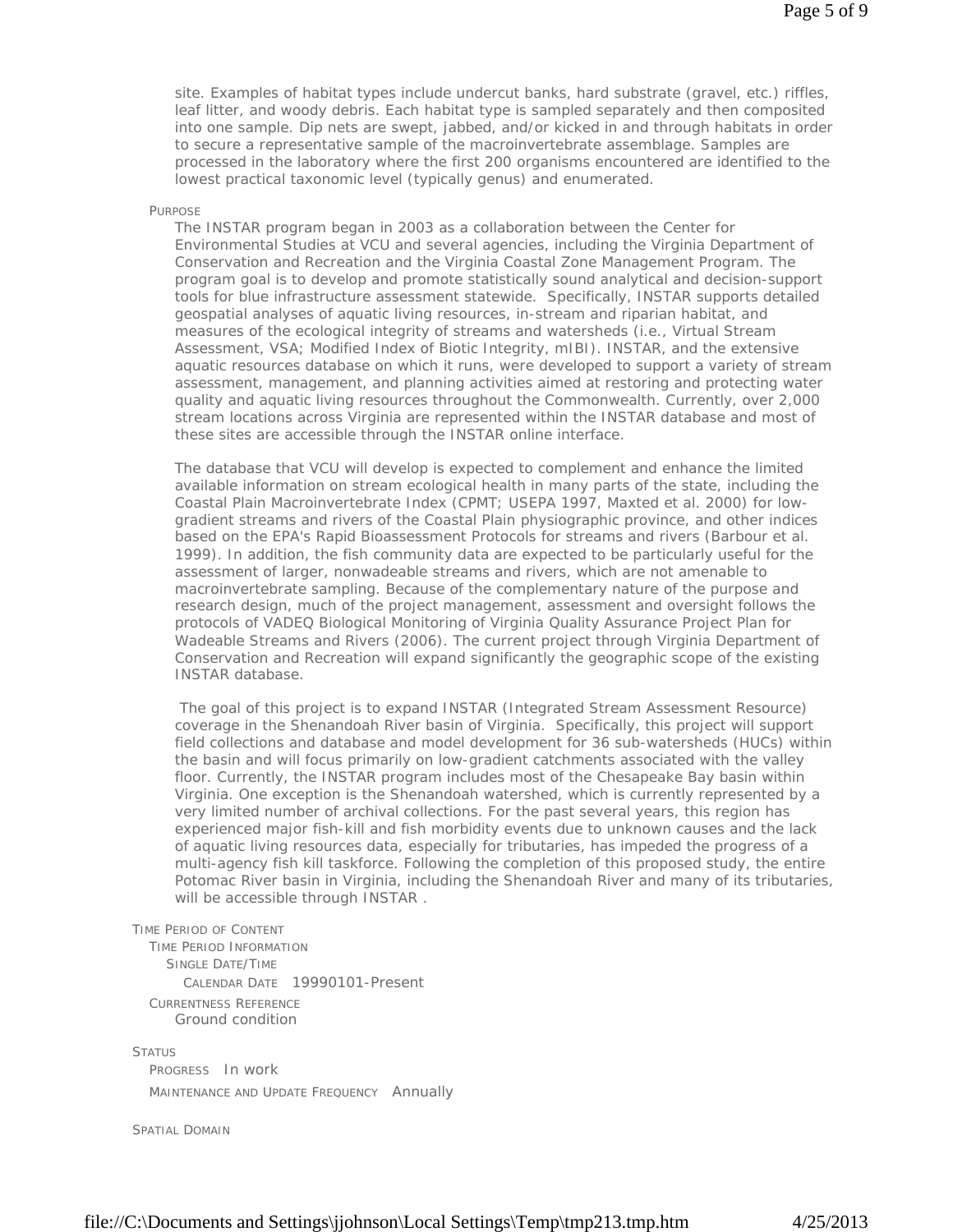```
BOUNDING COORDINATES 
    WEST BOUNDING COORDINATE -79.13022
    EAST BOUNDING COORDINATE -78.565069
    NORTH BOUNDING COORDINATE 38.967753 
    SOUTH BOUNDING COORDINATE 38.43139
KEYWORDS 
  THEME 
    THEME KEYWORD THESAURUS None 
    THEME KEYWORD WADEABLE STREAMS 
    THEME KEYWORD Habitat 
    THEME KEYWORD Watersheds 
    THEME KEYWORD Streams 
    THEME KEYWORD BENTHOS 
    THEME KEYWORD Fish
  THEME 
    THEME KEYWORD THESAURUS ISO 19115 Topic Category 
    THEME KEYWORD biota 
    THEME KEYWORD environment
  THEME 
    THEME KEYWORD THESAURUS EPA GIS Keyword Thesaurus 
    THEME KEYWORD Biology 
    THEME KEYWORD Ecology 
    THEME KEYWORD Ecosystem 
    THEME KEYWORD Environment 
    THEME KEYWORD Indicator 
    THEME KEYWORD Marine 
    THEME KEYWORD Monitoring 
    THEME KEYWORD Quality 
    THEME KEYWORD Surface Water 
    THEME KEYWORD Water
  THEME 
    THEME KEYWORD THESAURUS User 
    THEME KEYWORD Benthos 
    THEME KEYWORD Fish 
    THEME KEYWORD Macro Invertebrates 
    THEME KEYWORD Water Quality
  PLACE 
    PLACE KEYWORD THESAURUS None
    PLACE KEYWORD Virginia
ACCESS CONSTRAINTS
USE CONSTRAINTS
   None.
   None. Please check sources, scale, accuracy, currentness and other available information. 
   Please confirm that you are using the most recent copy of both data and metadata. 
   Acknowledgement of the EPA would be appreciated.
```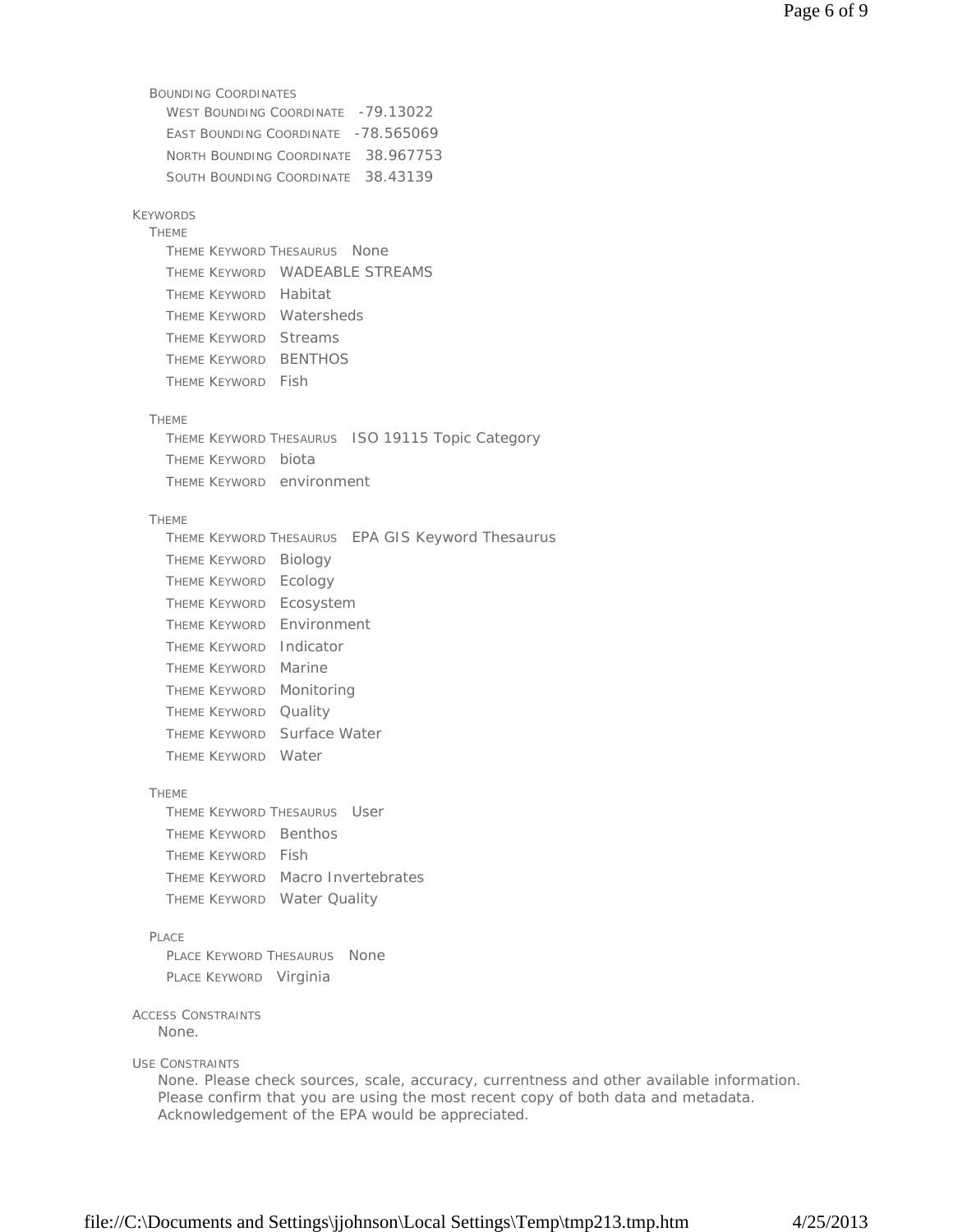POINT OF CONTACT CONTACT INFORMATION CONTACT PERSON PRIMARY CONTACT PERSON Greg Garman CONTACT ORGANIZATION Virginia Commonwealth University CONTACT POSITION Director, Center for Environmental Studies CONTACT ADDRESS ADDRESS TYPE mailing and physical address ADDRESS 1000 W. Cary Street CITY Richmond STATE OR PROVINCE Virginia POSTAL CODE 23284-3050

CONTACT VOICE TELEPHONE 804.828.1574 CONTACT ELECTRONIC MAIL ADDRESS ggarman@vcu.edu CONTACT INSTRUCTIONS Not Available

SECURITY INFORMATION SECURITY CLASSIFICATION SYSTEM FIPS Pub 199 SECURITY CLASSIFICATION No Confidentiality SECURITY HANDLING DESCRIPTION Standard Technical Controls

*Hide Identification ▲*

### **Data Quality ►**

LOGICAL CONSISTENCY REPORT Not applicable-Data voluntarily reported

COMPLETENESS REPORT Unknown

POSITIONAL ACCURACY

HORIZONTAL POSITIONAL ACCURACY

HORIZONTAL POSITIONAL ACCURACY REPORT

Data were collected using methods that are accurate to within 26-100 meters (EPA National Geospatial Data Policy [NGDP] Accuracy Tier 4). For more information, please see EPA's NGDP at http://epa.gov/geospatial/policies.html

#### LINEAGE

PROCESS STEP PROCESS DESCRIPTION Metadata imported.

PROCESS DATE 2010-03-30

PROCESS STEP

PROCESS DESCRIPTION

Data for Chesapeake Bay Region was extracted from National Dataset and loaded into the CBPO Non-Tidal Benthic Data base.

PROCESS DATE 2010-03-30

PROCESS STEP PROCESS DESCRIPTION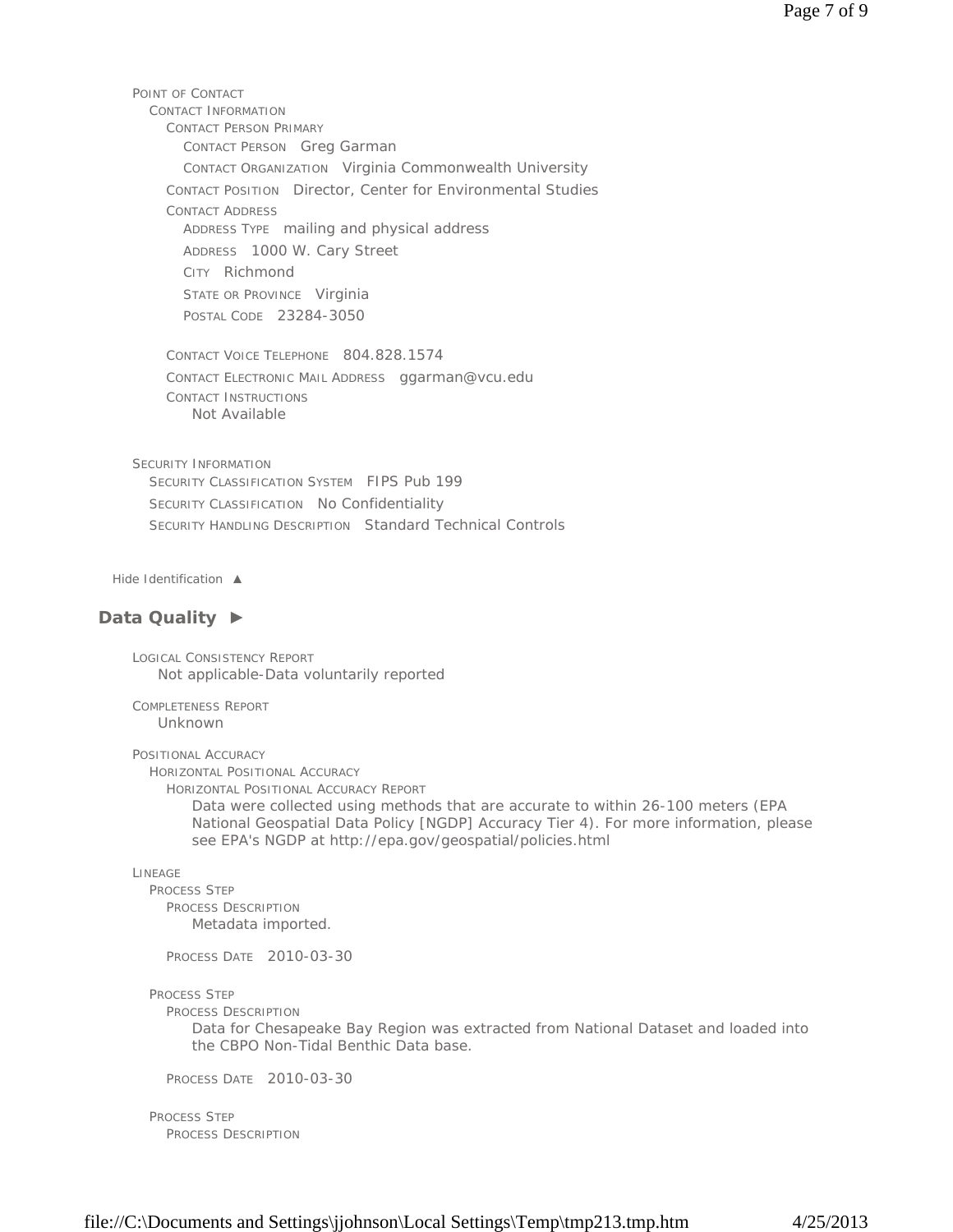2008-2010 Data for Chesapeake Bay Region was extracted from provided and loaded into the CBPO Non-Tidal Benthic Data base.

PROCESS DATE 2011-12-30

*Hide Data Quality ▲*

### **Spatial Reference ►**

HORIZONTAL COORDINATE SYSTEM DEFINITION **GEOGRAPHIC** LATITUDE RESOLUTION 0.000001 LONGITUDE RESOLUTION 0.000001 GEOGRAPHIC COORDINATE UNITS Decimal degrees

GEODETIC MODEL

HORIZONTAL DATUM NAME North American Datum of 1983 ELLIPSOID NAME Geodetic Reference System 1980 SEMI-MAJOR AXIS 6378137.000000 DENOMINATOR OF FLATTENING RATIO 298.257222

*Hide Spatial Reference ▲*

# **Distribution Information ►**

DISTRIBUTOR CONTACT INFORMATION CONTACT PERSON PRIMARY CONTACT PERSON Greg C. Garman CONTACT ORGANIZATION Virginia Commonwealth University CONTACT POSITION Director, Center for Environmental Studies CONTACT ADDRESS ADDRESS TYPE mailing and physical address ADDRESS 1000 W. Cary Street CITY Richmond STATE OR PROVINCE Virginia POSTAL CODE 23284-3050 CONTACT VOICE TELEPHONE 804.828.1574

CONTACT ELECTRONIC MAIL ADDRESS ggarman@vcu.edu CONTACT INSTRUCTIONS unavailable

RESOURCE DESCRIPTION Downloadable Data DISTRIBUTION LIABILITY

I, the data requestor, agree to acknowledge the Chesapeake Bay Program and any other agencies and institutions as specified by the Chesapeake Bay Program Office as data providers. I agree to credit the data originators in any publications, reports or presentations generated from this data. I also accept that, although these data have been processed successfully on a computer system at the Chesapeake Bay Program, no warranty expressed or implied is made regarding the accuracy or utility of the data on any other system or for general or scientific purposes, nor shall the act of distribution constitute any such warranty. This disclaimer applies both to individual use of the data and aggregate use with other data. It is strongly recommended that careful attention be paid to the contents of the data documentation file associated with these data. The Chesapeake Bay Program shall not be held